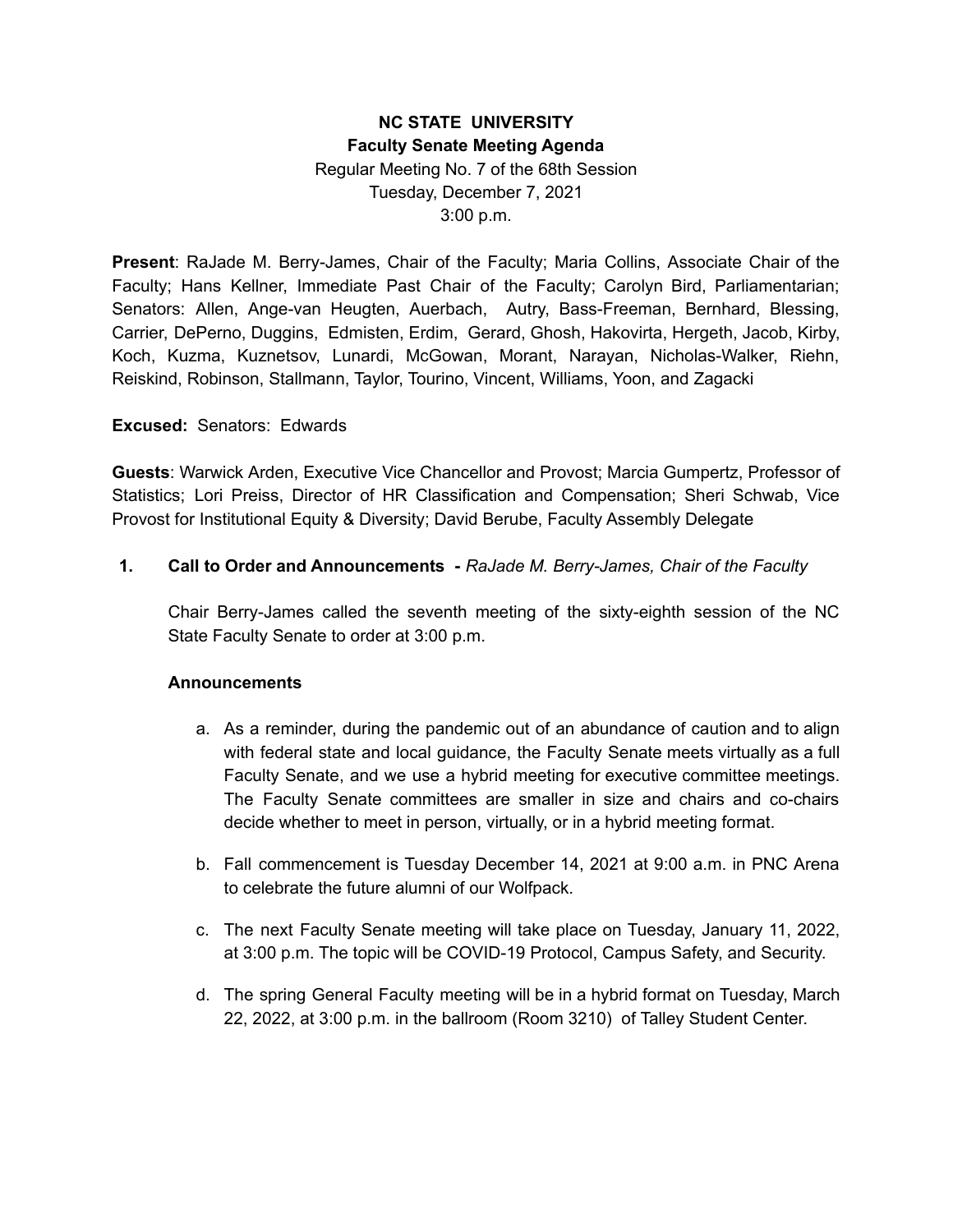# **2. Approval of the Minutes, November 9, 2021 -** *Maria Collins, Associate Chair of the Faculty*

Associate Chair Collins called for a motion to approve the minutes of the sixth meeting of the 68th session of the NC State Faculty Senate. A motion and second were made and the minutes were unanimously approved.

#### **3. Chair's Remarks -** *RaJade M. Berry-James, Chair of the Faculty*

Chair Berry-James remarked:

*Today, our faculty senate meeting will focus on pay and compensation, particularly as we understand merit, market, and equity decisions in determining equal pay for equal work, or when we're looking at considerations on closing the gender gap among faculty or other ways to understand the ramifications of retention offers. The academic compensation process may be complex, but it's certainly worth describing, exploring, and explaining beyond the causal connections revealed in salary equity studies and definitely is necessary, as we intentionally do the work to advance equity at NC State.*

*We have three important presentations from campus leaders who are widely respected for their work in justice, equity, diversity, and inclusion. The first among them is Dr. Marcia Gumpertz, professor of statistics at NC State. In addition to administering the OIED Building Future Faculty program for years, Dr. Gumpertz has been a subject matter expert on the NC State faculty salary equity studies for a long time. She will share with us more about the history of statistical models to examine salary equity at NC State.*

*In addition, we have Lori Preiss, director of HR Classification and Compensation. Lori will describe the faculty salary range methodology to broaden our understanding of the practice of fair pay and compensation at NC State across colleges and within academic units.*

*Finally, we have Vice Provost Sheri Schwab, a campus leader on Institutional Equity and Diversity. Sheri will talk about Stem Equity Achievement (SEA Change), an initiative to notably transform NC State in such a way that diversity, equity, and inclusion is more than just talk. In walking the walk, I personally hope that the brickyard toward diversity,*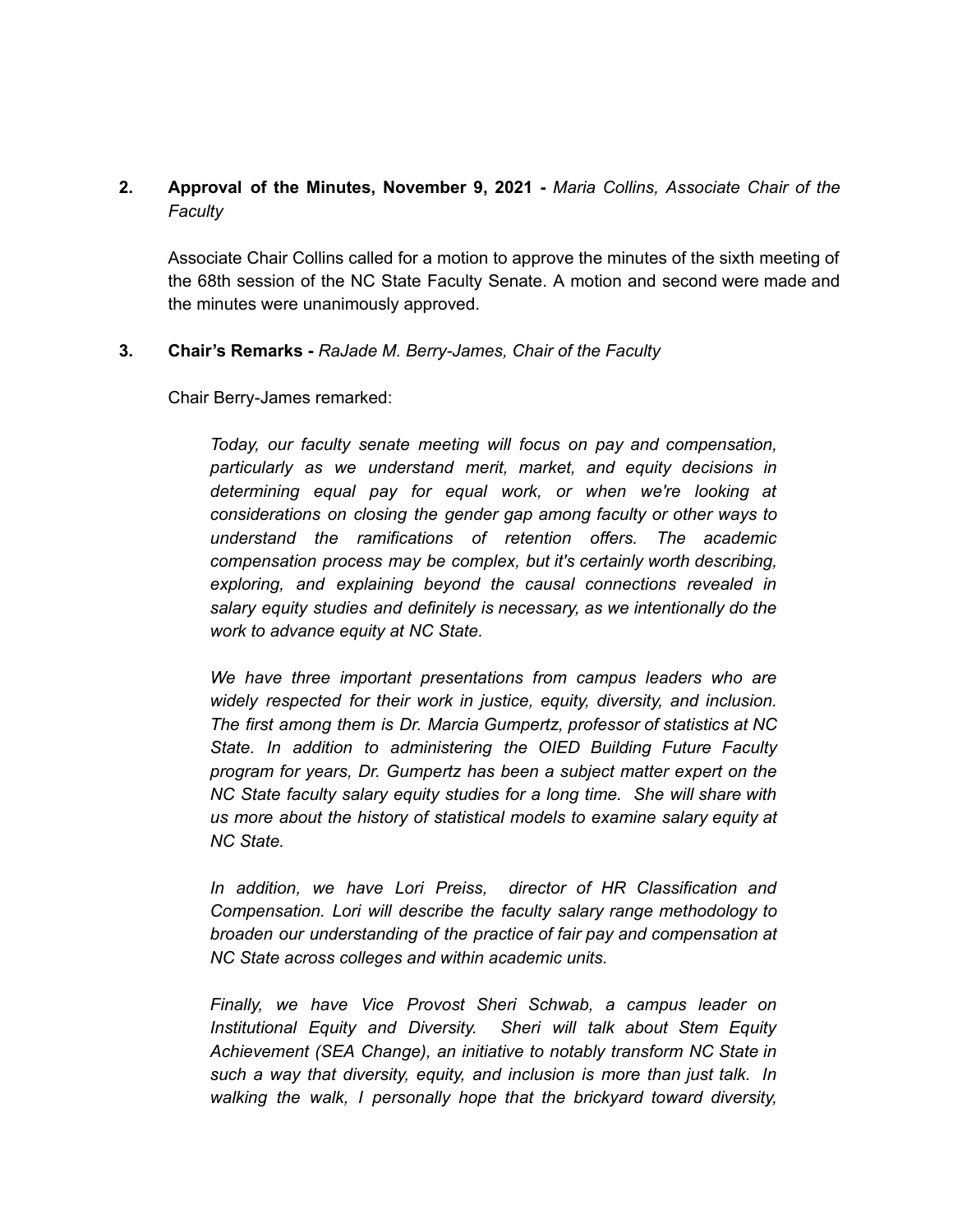*equity, and inclusion will illuminate a well lit pathway with decisive steps to recruit and retain underrepresented faculty by expanding programs like the Target of Opportunity and the chancellor's Faculty Excellence program, as well as broadening the landscape for professors of practice and visiting professorships, and dedicating funding for faculty inclusion, particularly to attract underrepresented minorities and marginalized populations. I hope that you will join me in welcoming our guests who plan to describe, explore, and explain institutional efforts that prioritize the recruitment and retention of diverse faculty, particularly given our strategic initiatives as a research intensive land grant university and our vision to be known as a diverse, equitable, and inclusive community that has transformative impact on society and advances the greater good.*

**4. Provost's Remarks, Q&A -** *Katharine Stewart, Executive Vice Chancellor and Provost*

Katharine Stewart brought announcements from the Provost's office:

- Most state employees, including eligible faculty and staff will be receiving a 5% pay increase over the next two years; 2.5% each year. The increase will be retroactive to July 1, 2021. In addition, all State employees will receive a one-time \$1,000 bonus with an additional \$500 bonus given to employees who earn less than \$75,000 a year or work as law enforcement officers.
- NC State received funding for the Engineering North Carolina's Future initiative, which will be expanding NC State in terms of adding approximately 4,000 students in engineering disciplines over the next five years. A working group has been established to start thinking about the phase-in.
- NC State has been slated to receive approximately \$232 million in repair and renovation costs over the next four years. In addition, additional funding has been slated for the Integrated Sciences building. This is a new \$160 million dollar building that will be built at the former site of Harrelson Hall.
- NC State received \$16 million to focus on e-sports and also roughly \$13 million to support agricultural initiatives, including a \$5 million research contract with the North Carolina Sweet Potato Commission to study nematode mitigation, and additional building reserves for the maintenance of Fitts Woolard Hall, \$5.8 million to support new enrollment growth funding, and \$2 million to support the National Institute for Innovation in Manufacturing Biopharmaceuticals.
- Update for COVID-19 We expect that all of our safety measures and community standards that have been in place over the fall semester will continue when we return back to the spring semester. We'll be actively monitoring how we're doing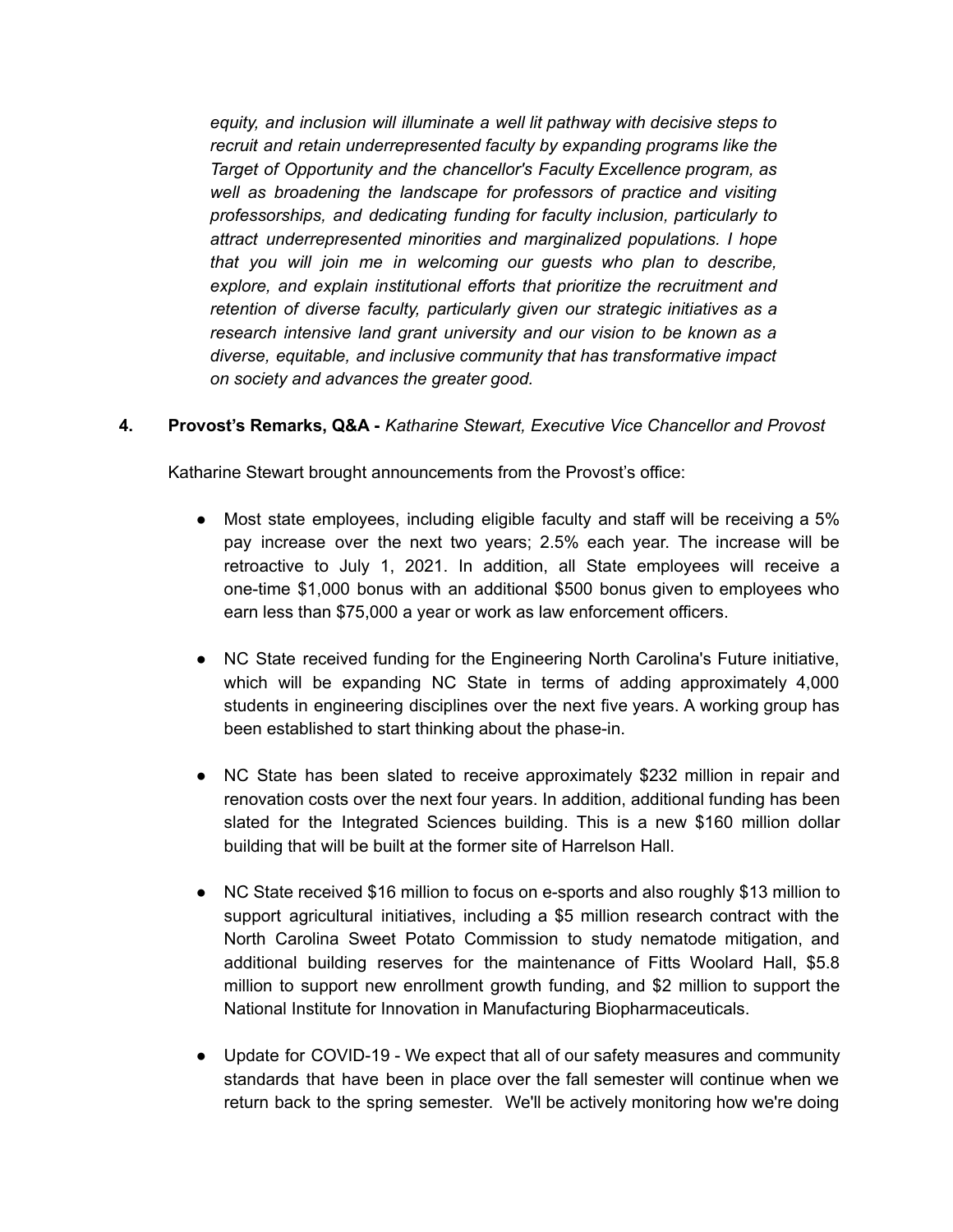in terms of new COVID-19 cases. We will evaluate the first few weeks of the semester to see if any changes to our community standards or prevention measures will be warranted. There is not a requirement for a return to campus testing, so students will not be required to do a return to campus testing, but will be strongly encouraged to do so and testing centers will be open for that.

- Student Health services has seen an uptick in flu. Students, faculty, and staff are encouraged to get their flu shot.
- Dean Rich Linton was named President of Kansas State University; he will be leaving NC State in mid February of 2022. The provost will be announcing a new interim dean very soon and the search for the new dean of CALS will begin in fall of 2022.
- Marjorie Overton is chairing the open search for Senior Vice Provost for University Interdisciplinary Programs.
- The search for Senior Vice Provost of Instructional Programs has been launched. Katharine Stewart will chair the committee. Courtney Sullivan has been appointed the interim Senior Vice Provost for Instructional Programs.
- Dean Chris McGahan is chair of the College of Education search committee, and Dean David Hinks is chair of the College of Veterinary Medicine search committee.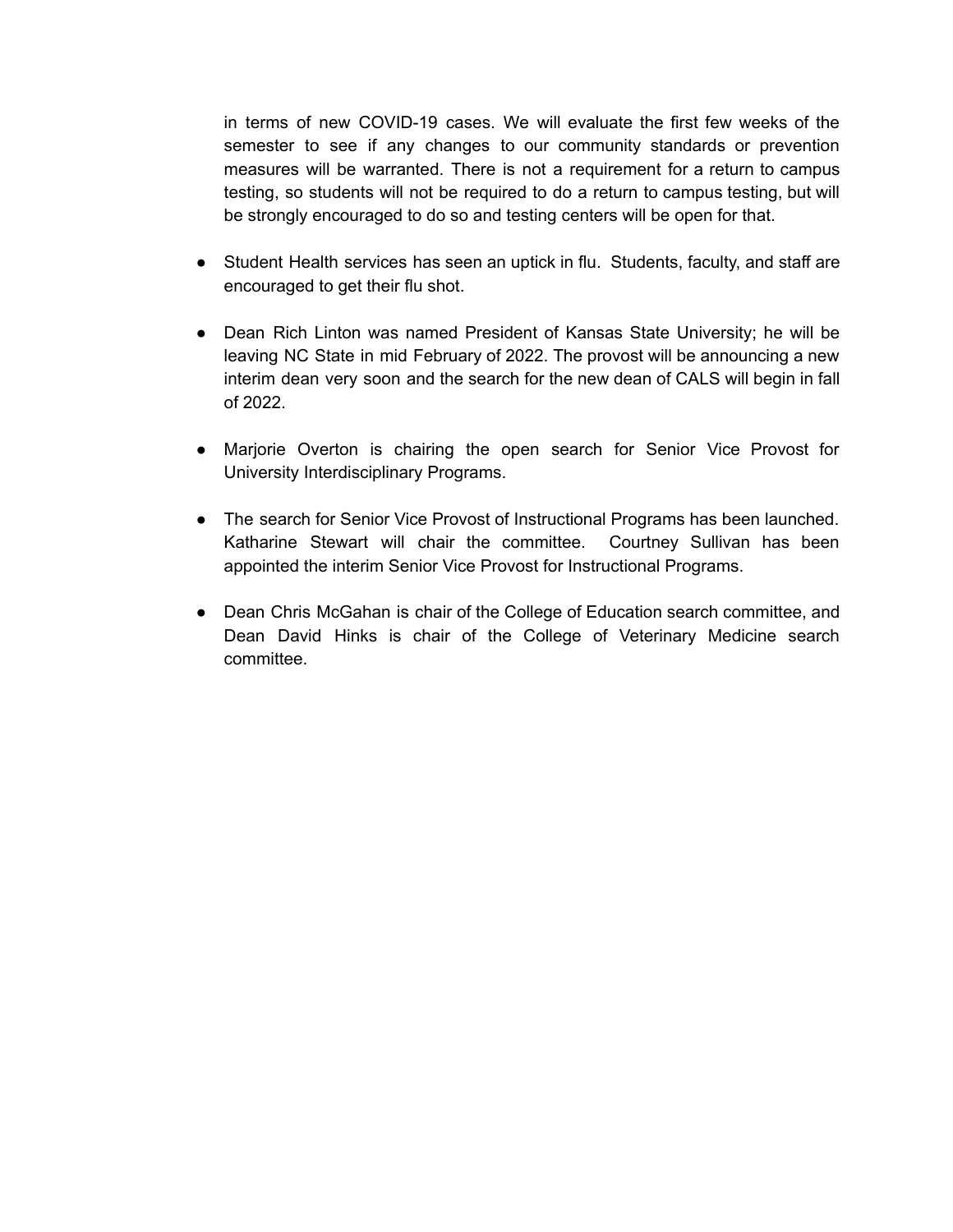#### **Question & Answer**

Senator Kuznetsov: My question is that if the goal of our economy is to increase productivity, how do you measure productivity of administration?

Provost Arden: Administrators undergo comprehensive five-year reviews and each administrator has different goals and different outcomes that are expected. Engineering is a big school with 10,000 students, and we are looking at expanding to 13,000-14,000 students over the next five or six year. Dr. Lavelle has done an amazing job increasing retention and graduation rates in the College of Engineering. Every administrator, every associate dean is going to have different outcomes, but we do do a comprehensive review. There are a lot of folks in the College of Engineering who are doing an extraordinary job, which is a direct correlation as to why our profile as an engineering school is constantly rising and that's why the people of North Carolina, through our legislature. are investing in us in very significant ways to expand our enrollment and to expand our graduation of engineers.

Senator Vincent: It's certainly good to hear that we got a little bit of a raise, although it's discouraging that it wasn't greater or distributed in a certain way. What I'm concerned about, of course, is that two and a half percent across the board will continue some inequities. I'm wondering if there are funds to address the inequities that already exist on campus or will they be increased because of the way the money has come to the university because of the NC legislature. One area that has concerned me is related to part-time professional track faculty. These individuals continue to make low salaries, and the minimum salary was introduced a couple of years ago. Of course, those have been eroded by inflation, so I'm wondering if there's money to help that group. There are also some of the full-time faculty that make below the salaries that the NCSU HR group indicates is the minimum salary that's appropriate for people in that range. I'm wondering if there's money for that group to bring them up to minimum salaries. There's also the problem of salary compression in many areas, and I'm wondering if there's money available to address those issues, in addition to the two and a half percent.

Provost Arden: We're working through a process of identifying the resources we might have on campus under additional authority to be able to address some of the market and equity issues. In the last few years, while the numbers below the minimum didn't go up, the numbers between the minimum and the median did go up. So we don't have more faculty below the minimum, but we do have more faculty in the lower half of a range, and less faculty in the upper half of the range and that really concerns me. When we hire new faculty, we have to hire close to the market, otherwise we don't get them. When faculty are hired at market, it automatically compresses salaries, as assistant professors are sometimes hired at the same level as associate professors.

Associate Vice Chair Collins: There is a question from the Q&A about the flexibility in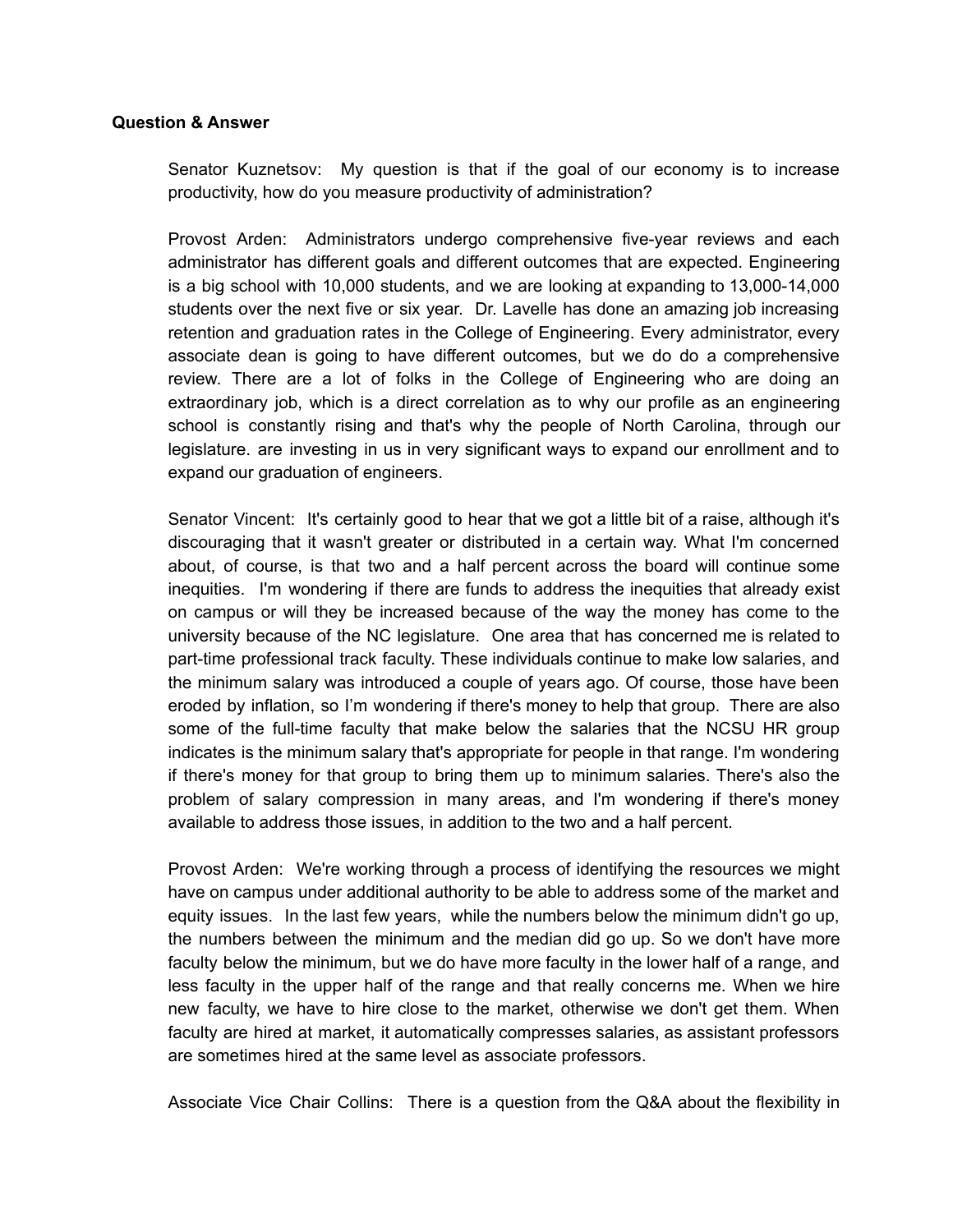the budget. Is there flexibility in the budget from the state to move some of the money from brick and mortar to faculty salaries.

Charles Maimone: No. Those are actually legislative, designated funding sources and so there's no way for us to move them from one fund to the other.

## **5. Topic: Pay & Compensation: Merit, Market, and Equity**

### **a. History and Statistical Model** - *Marcia Gumpertz, Professor of Statistics*

Marcia Gumpertz shared a presentation regarding the history of salary equity studies at NC State.

In the early 80s, the Advisory Council for Women's Affairs and NC State requested the first faculty salary equity study. 1982-1999 annual studies were done by the Association for Women Faculty and University Planning Analysis Office. The results were made available to the campus community and were given to the department heads and dean's. In 2001, Haignere, Inc. was hired as an external consultant. Haignere completed an extensive study of analyzing the data in multiple ways, and there was also funding allocated in that year to address any gaps that were found.

From 1982 to 1999, they fitted a model to the salaries of the white male on campus and then they used the model that was fitted for white males to predict the salaries for women and to predict the salaries for other males. Using the white males, the distribution of salary there, and looking at the gap between the predicted salary for a person and their actual salary they looked at people whose actual salaries were substantially lower than their predicted salary and flagged people who were in the bottom 15%. They used the white males to construct the 15 percentile. The percentage of women flagged declined from 25% to 10% from 1987-1998. The percentage of other males flagged rose from 17% to 23%.

In 2001, they found that women were paid on average about \$1200 dollars less than men, and other males were paid on average about \$2400 less than white males. \$700,000 was allocated to address these disparities in 2001.

From 2001 to 2016, the purpose of the study was to inform the campus community to look for group differences and focus on gender and race. From 2001-2012, the study was done on a three year basis.

In 2016, instead of building the model just to white males, the model was fitted to all tenure and tenure track faculty at NC State to do the predictions. This allowed for a greater number of observations and individual models for every college.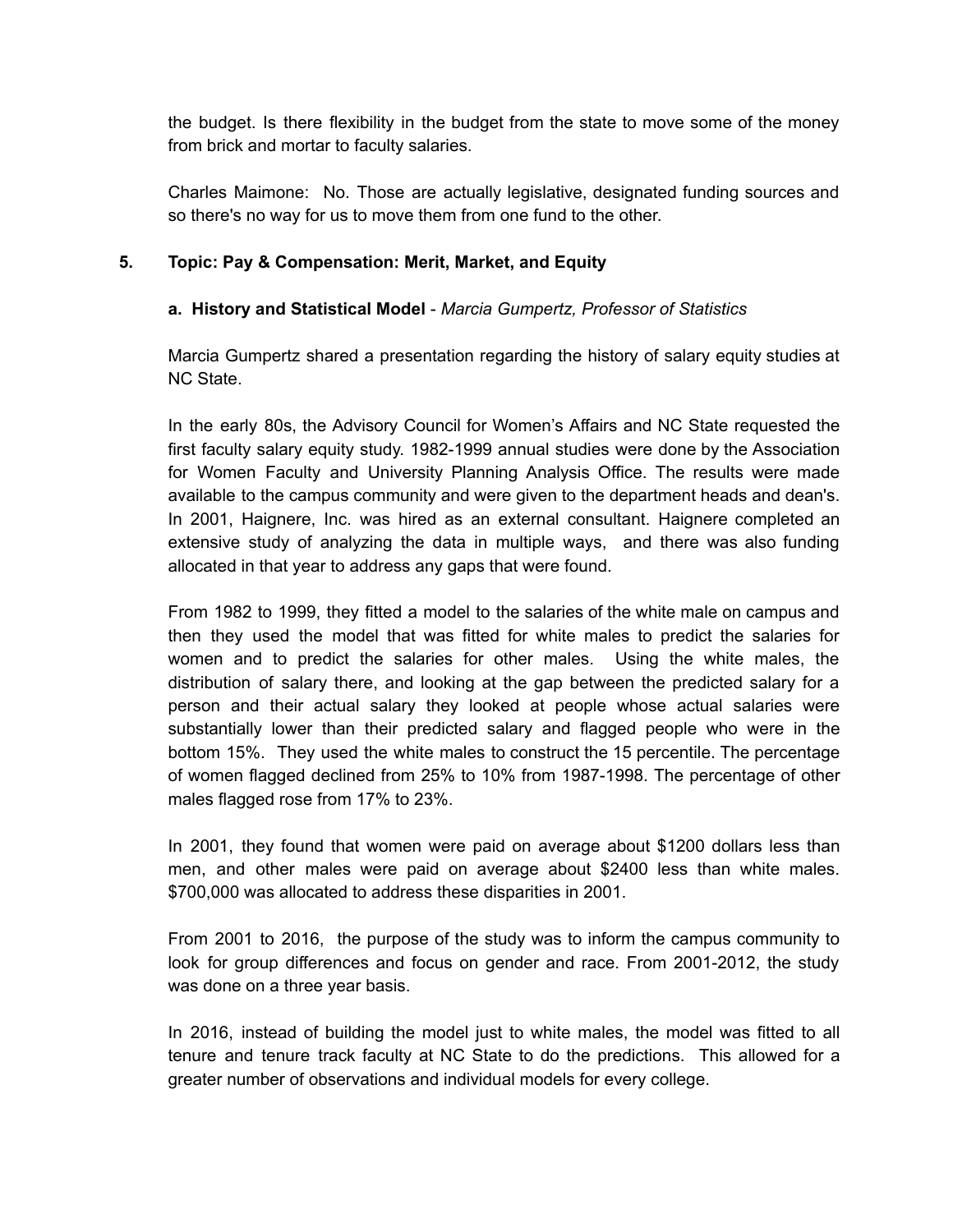Up until 2012, there were four races and ethnicities, there were just two categories of white and other. In 2016, there were three categories: underrepresented, which includes Black and Latino, and indigenous; Asian was a second category; and white and other/unknown was a third category. We thought it was important to split out Asian and to make the underrepresented category its own category.

The methodology for 2016-2017 included a separate regression model for each college. The log (base salary) regressed on race/ethnicity and gender, market salary, length of service and rank, and special designations such as distinguished faculty, and separate variance for each rank.

Median salaries for female faculty were estimated to be between 95% and 105% of their reference groups at most ranks in most colleges. Median salaries for Black, Latino, Indigenous and Asian faculty were more variable.

For URM and Asian faculty, the reference group was faculty in all other race/ethnic categories, i.e., white and unknown race/ethnicity. The reference group for women was male faculty.

The odds of holding names/distinguished professorship were significantly lower for women, URM and Asian faculty. The odds of being CFEP and University Faculty Scholar were higher for women and URM faculty.

### **Question & Answer**

A question was asked about the internal salary equity studies being limited to tenure track faculty.

Marcia Gumpertz: Until 2006, non-tenure track faculty and professional faculty were included in the salary equity studies. In 2012 and 2016-17, they were not. In the 2016 survey, we intended to do a separate survey for the non-tenure track faculty, but it took so long to get the data into shape and it was so complicated figuring out the classifications of people including what departments they were in and what dates they were actually working that we just we totally ran out of time, and we did not do the non-tenure track faculty.

Senator Vincent: Has there ever been the suggestion that there be an equity study that's not focused specifically on those three variables?

Marcia Gumpertz: No, the studies so far have really been focused on race and ethnicity.

Senator Kellner: The key thing that I found in your Powerpoints was that there is diversity by units. Is there more you could tell us about that by college?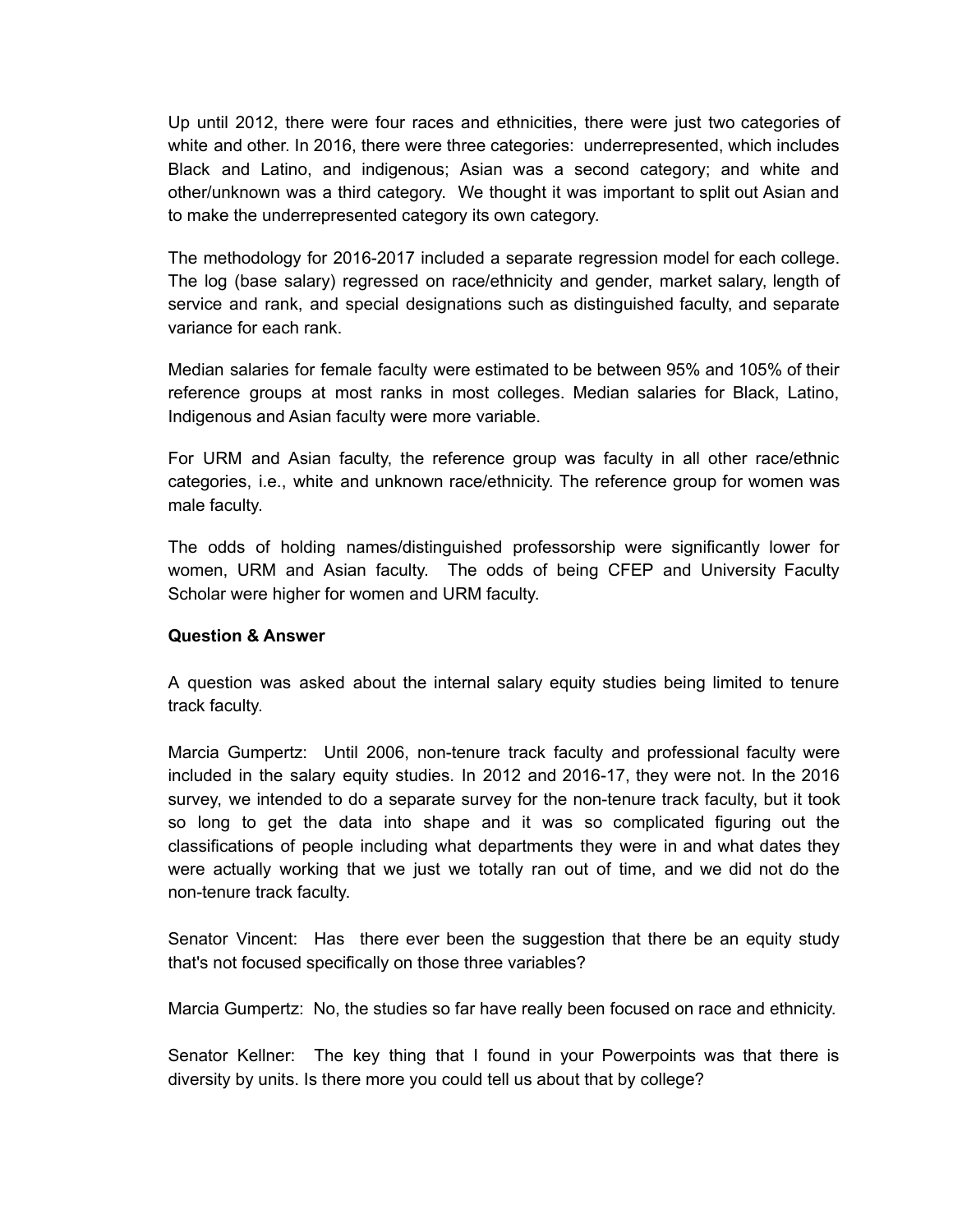Marcia Gumpertz: Yes, the detailed reports were given to the deans for the 2017 report. Up until 2012 those reports contained information on a college by college basis. Because they were done on the white male in order to predict everybody else, some of the small colleges could not be done separately. There wasn't enough data for the white males in those small colleges to fit the kind of model that we were trying to fit, so a few of the small colleges had to be combined. The full 2012 report is online.

Senator Duggins: We essentially have set aside those of us that are professional track because the data collection was so problematic, so I'm interested in what we're doing to rectify that. Where are we moving forward with this? I'm interested to hear what comes next to study equity for all of us.

Marcia Gumpertz: When we did the last salary equity study, the data were a combination from HR, and OIRP was very involved in managing the data. One of the recommendations out of our committee was to improve the data collection issues. I don't have the technical knowledge to be able to speak to what the particular issues were with the data. My general impression was that the data were, at that time, collected and stored for payroll purposes and they weren't really amenable to use for this purpose. Lori Preiss and Sheri Schwab will be able to answer those questions better than I can.

Senator Bird: The data were being input by various people in different departments and different points of time. There was a standard way in which the data were input. There was a lot of cleaning and investigative work that had to be done.

Chair Berry-James: Marcia mentioned that they studied whether males or females were more or less likely to hold named positions. Was a similar analysis done for department leadership positions?

Marcia Gumpertz: Not in this study.

Jean Ristono: I wonder if faculty that are flagged are notified.

Marcia Gumpertz: Up until 1999, they were. The study flagged individuals and the department heads were notified of who was flagged.

# **b. Faculty Salary Range Methodology -** *Lori Preiss, Director of HR Classification and Compensation*

Lori Preiss provided background on tenure, tenure track faculty salary ranges, and an overview of EHRA categories and external factors that have impacted NC State salary competitiveness.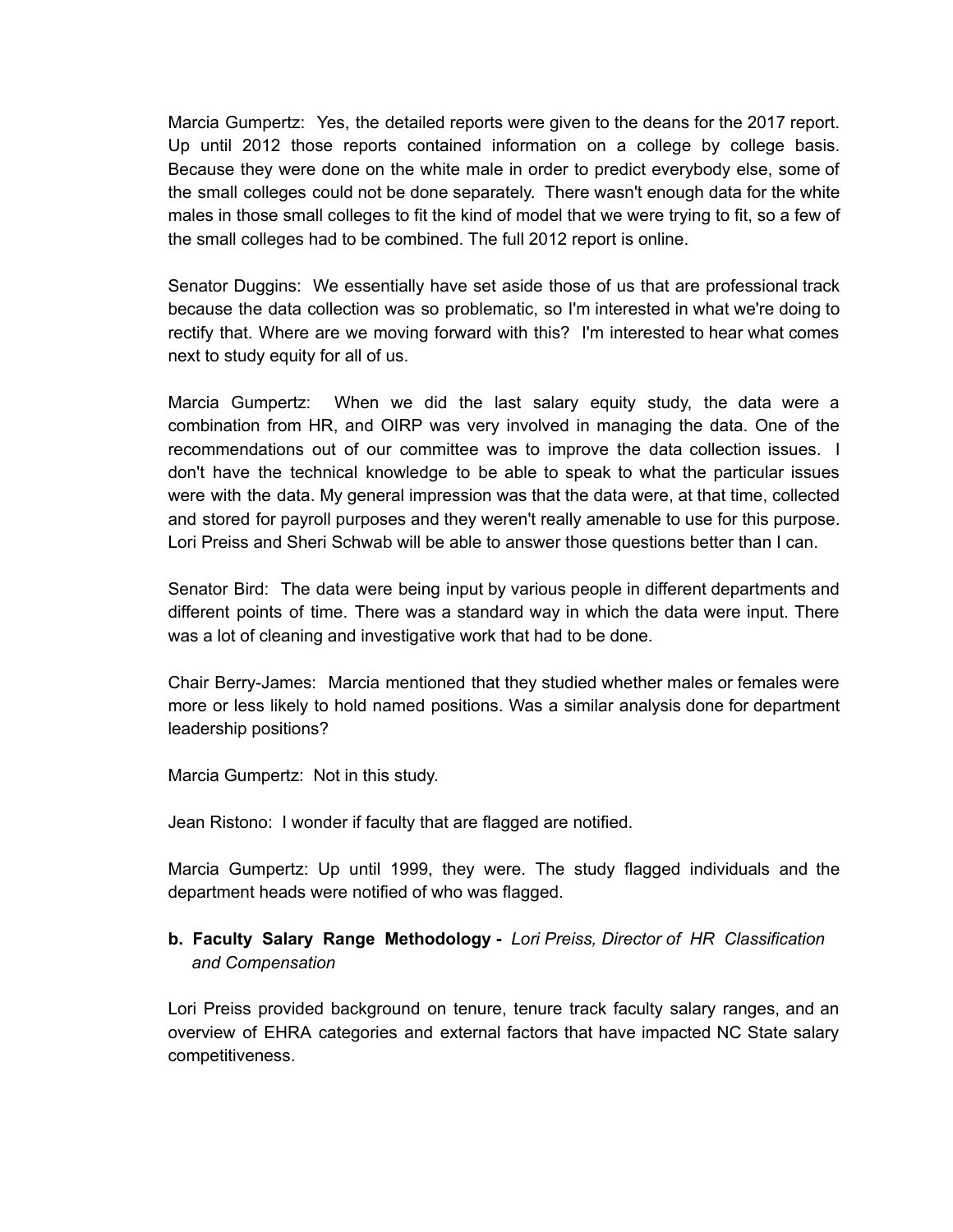The UNC Board of Governors grants NC State management flexibility to establish faculty salary ranges. The salary ranges are developed on an annual basis using current market data with the goal of attracting and retaining highly qualified faculty and talent to NC State. The ranges also form the basis for sound and equitable salary decisions to help ensure appropriate stewardship of financial resources. The source data for the faculty salary ranges comes from two well known faculty salary surveys: the College and University Professional Association for Human Resources (CUPA HR), which is released in February of each year, and the Oklahoma State University Faculty Salary Survey, which is typically released around May of each year. We pull data submitted by universities who share NC State's Carnegie classification, which are doctoral institutions with very high research activity, also known as R1. There are 131 R1 institutions who are potential respondents to each of the salary surveys.

The four digit discipline or zip code by rank for each faculty member is aligned with the faculty members department or tenure home. Using the appropriate four digit zip code and rank, the average salary on both surveys is identified and then blended to establish the market reference range. The range minimum is calculated at 80% of that market reference rate for each zip code and rank. The range maximum is calculated for each zip code.

Once the salary ranges are developed, they're presented to the Chancellor and Provost for approval and then presented as an information item to the NC State Board of Trustees. The ranges are then shared with the deans, along with a report that maps current faculty to their range and provides metrics on placement within the range and the amount needed to get to certain milestones. The salary ranges are one component of determining an appropriate salary for new hires or salary increases for current faculty. Other important factors are internal equity, as well as budget.

At NC State, there are 20 SAAO tier one positions; they include the chancellor, provost, deans, general counsel, and vice chancellors. There are 238 SAAO tier two positions; they include the senior associate, associate, and assistant vice chancellors, provosts and deans, the chief of staff, directors and major unit's fundraisers and development officers, attorneys, and directors of communication and marketing at the university or college level.

New SAAO positions and changes to existing positions, including title changes, must be approved by the UNC System Office. NC State has been granted management flexibility by the UNC Board of Governors to develop salary ranges for these positions.

In March of 2020, the UNC System Office implemented a suspension of non essential HR actions related to the pandemic. The suspension was just lifted a couple weeks ago. During the suspension, salary increases for market equity or related to position reclassification or increased duties were prohibited. All other salary increases were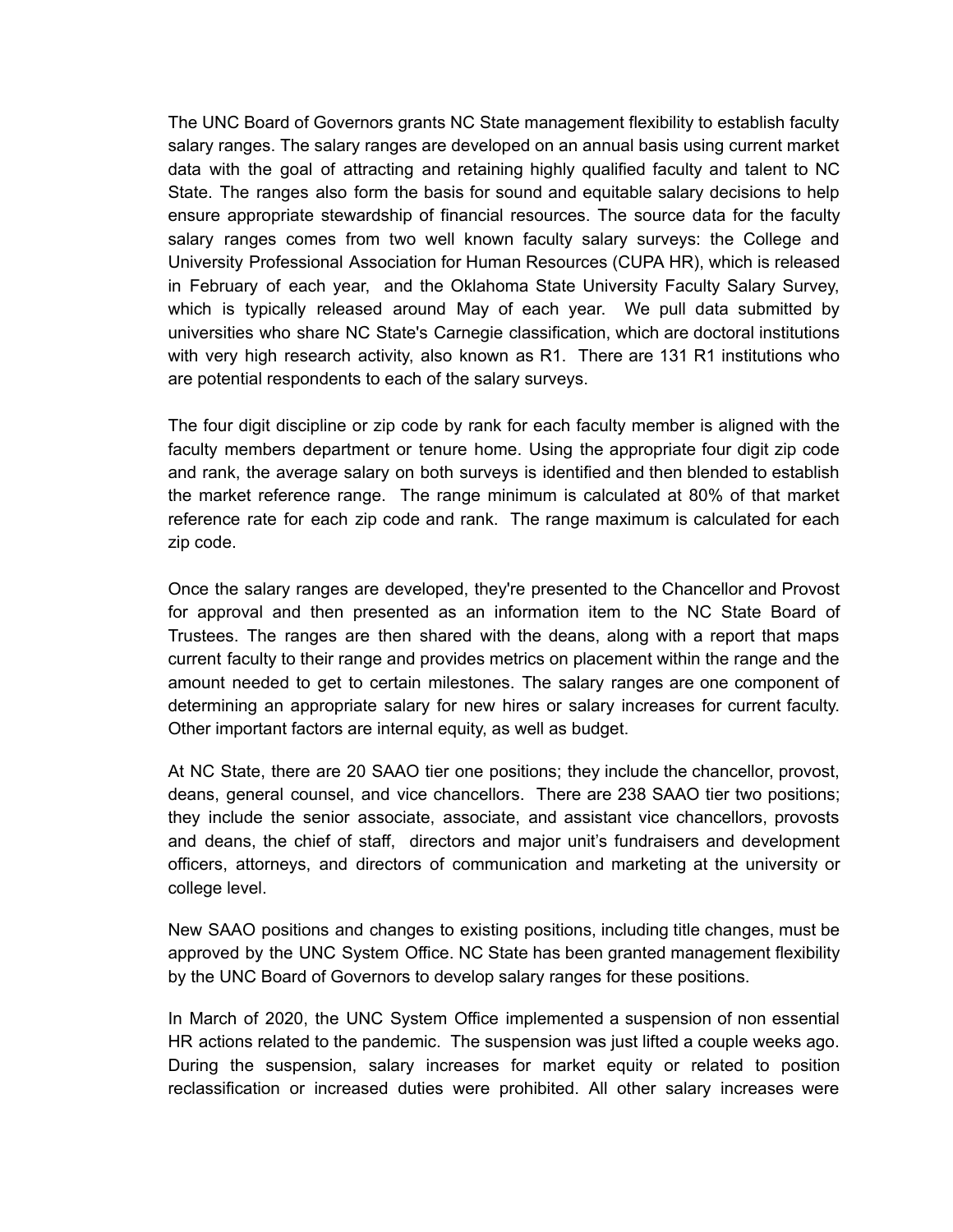subject to review and approval by the chancellor. Any salary increase that exceeded the chancellor's authority was heavily scrutinized by the UNC System Office, and in some cases, denied or reduced. Our last legislative and annual raise process was in July of 2018. SHRA employees received a 2% legislative increase, EHRA employees were eligible for up to 4.99% increase. From July 2017 to July 2020 we were subject to the UNC Board of Governors reporting and consultation process which meant that any salary increase of 5% or greater ,that resulted in a salary of \$100,000 or greater, was reviewed by the UNC System Office and the Board of Governors University Personnel Committee. Again the salary increases were heavily scrutinized and, in some cases, denied or reduced.

#### **Question & Answer**

Senator Vincent: The provost earlier said that there were fewer people that didn't make the recommended HR minimums now than last year. It's my perception that a lot of those people who do not make the minimum are in my college, CHASS. That is 60% of my department don't make the minimum. Is that an accurate perception of certain disciplines, or is it evenly distributed across the university?

Lori Preiss: There are colleges, where it's more common for faculty to be below the minimum of range, but I wouldn't say that it's unique to CHASS.

Provost Arden: When we looked at the data over the years, it is disproportionately tenured professors.

Senator Taylor: Has there been a calculation about what it would take to get people at least to the minimum wage? What kind of dollars are we talking about?

Lori Preiss: Yes, I think it's just shy of \$2.8 million.

Senator Taylor: How many people would \$2.8 million bring up to market?

Lori Preiss: I don't have those numbers on hand, but I can get them.

Senator Taylor: What is our budget for salary? \$2.8 million doesn't seem like much if we might bring 150 people to market.

Lori Preiss: That is a judgement call.

Senator Taylor: How many people are under market?

Lori Preiss: From what the numbers show, and these are dated numbers, it's around 327, and as the provost mentioned, it is a reduction from the previous year.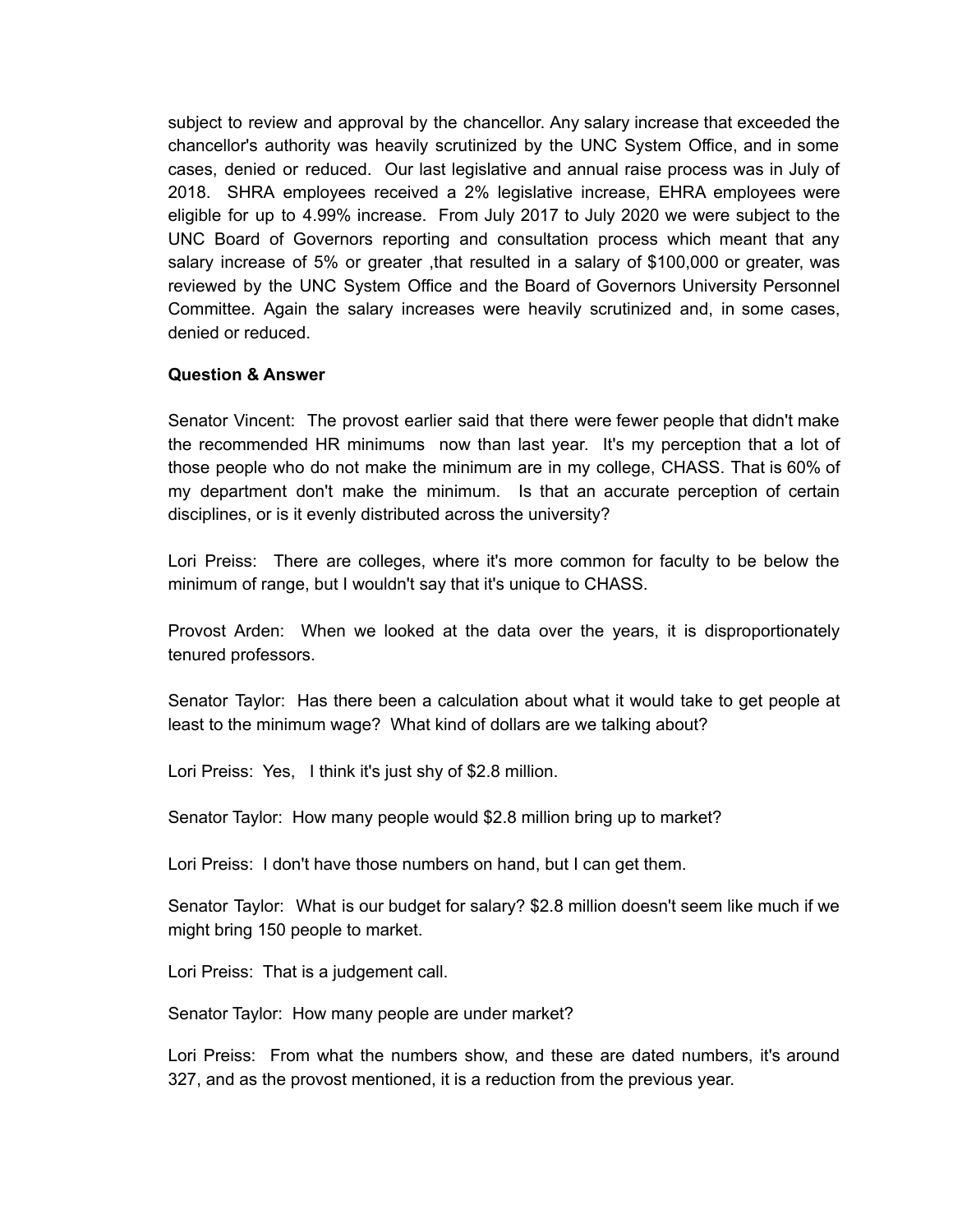Senator Taylor: Can you speak to how much we have available? How close are we to \$2.8 million? The provost mentioned we don't have nearly enough, but do we have something where we can make the salaries for these 329 people at least minimum?

Charles Maimone: I assume that the budget question is also specific to faculty positions as well and that is a little bit of a challenging answer. For the most part we're talking about \$270 million dollars in annual salary. I do want to remind you that the restrictions that were placed on us in 2020 didn't allow for equity and market changes and that authority has just been given back to the institution in the last week or so.

# **c. STEM Equity Achievement (SEA) Change -** *Sheri Schwab, Vice Provost for Institutional Equity and Diversity*

Sheri Schwab shared information with the Faculty Senate on SEA Change. SEA Change is an initiative through the American Association for the Advancement of Sciences of AAAS. A program they launched to help universities, particularly stem focused institutions, to help advance equity issues. SEA Change is a proven self-assessment process to effect sustainable, positive change for DEI in STEMM at U.S. institutions of higher education.

SEA Change has three pillars: Institute, a centralized repository for resources and educational opportunities related to DEI and STEMM and higher education; Community, opportunities for members to share and discuss strategies for enhancing DEI in STEMM; and Awards where members may apply for awards that recognize commitment to sustainable systemic change regarding DEI and STEMM.

With the SEA Change model, you take your data and goals and submit that to external reviewers also in the STEM disciplines. They review and provide feedback based on the information they have at hand about whether you are visionary enough or pushing the envelope enough.

Bronze Awards recognize institutions "based on commitment and action to assess and remove structural and systemic barriers to the inclusion of all individuals of talent, which enhances the quality of learning and work and supports STEM excellence."

NC State has the following goals for its participation in SEA Change: Engage in a comprehensive and thoughtfully-designed self-assessment process that can be used as a benchmarking tool for periodic analysis; Identify short and long-term goals that will assist in sustainable and systemic progress toward a more diverse, equitable and inclusive NC State; Implement an accountability structure, buttressed by SEA Change's peer review process, to strengthen NC State's efforts; Deepen understanding of the critical need for diversity, equity and inclusion in achieving innovation, from an academic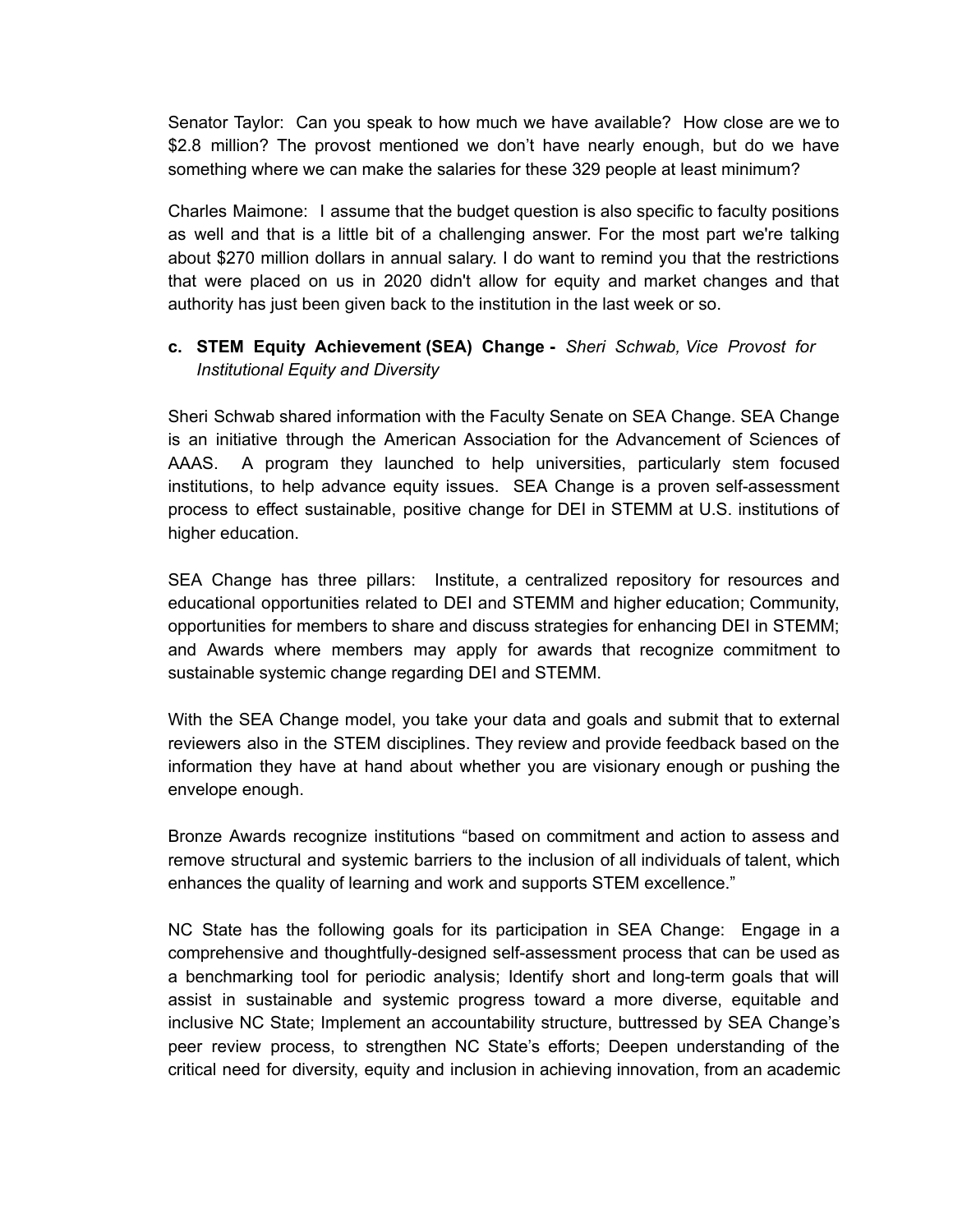perspective; Increase recruitment, retention and climate for faculty, staff and students in STEMM (and throughout the university).

The Self-Assessment Team was kicked off last week. The faculty members that are involved are Maria Mayorga from Engineering, Dr. Berry-James from CHASS, Kim Grainger and Jay Jackson, Nikki Price from the College of Sciences, Becca Zuvich from the College of Agriculture and Life Sciences, Dave Shaffer and Chris Smith from the Graduate School representing grad students and postdocs, Stephanie Helms-Pickett and David Elrod from OIEd, and from University Human Resources we have David Perryman and Ellen Coster along with extensive support from the Office of Institutional Strategy Analysis. The team will begin going through this rubric and start identifying where we are present day, identifying gaps and then working to set priorities and timelines for all that we may identify. We hope to submit our application to the external reviewers by the end of April of 2022. It will be reviewed over the summer. We won't know the outcome until late summer/early fall of 2022.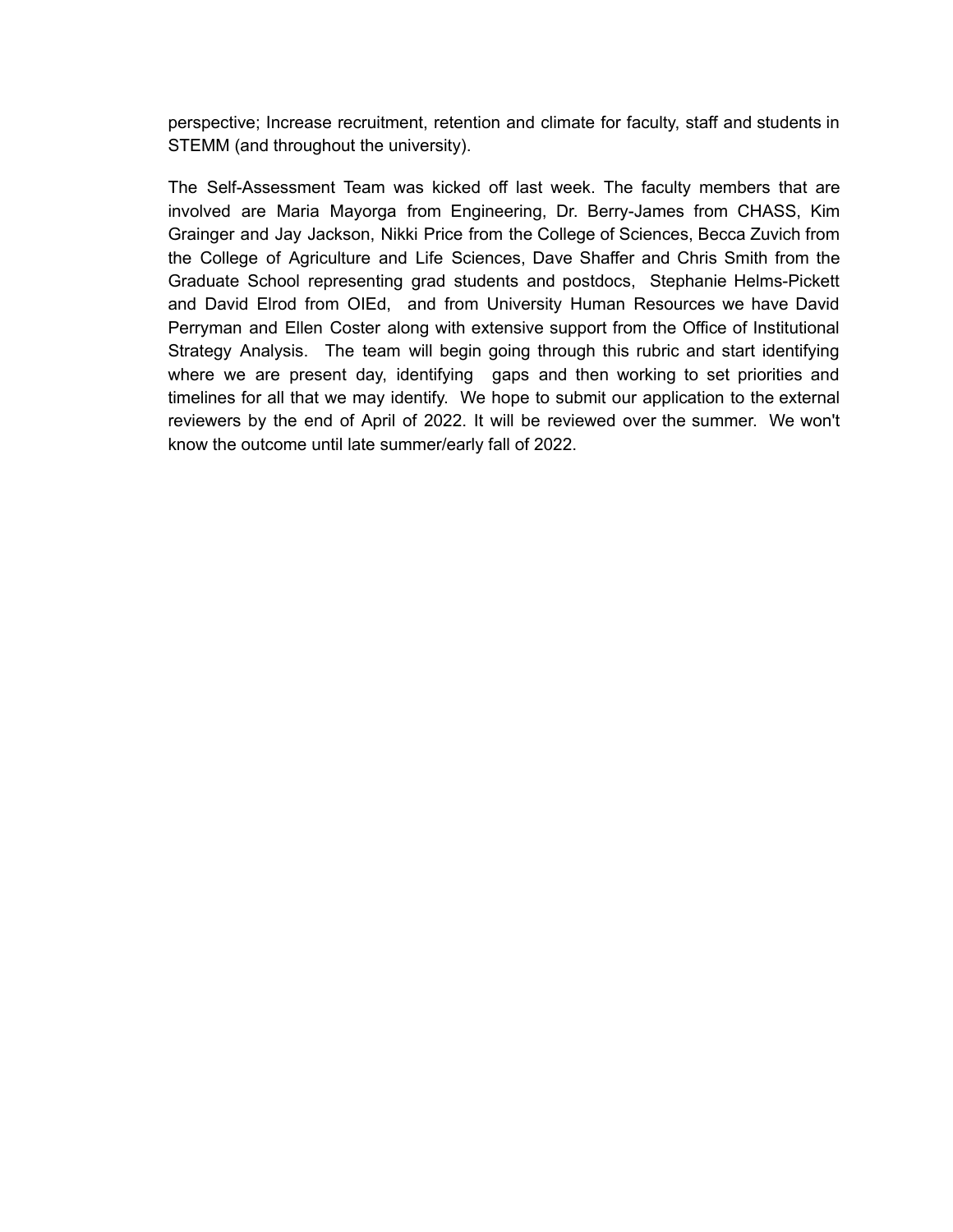## **6. Committee Updates**

**a. Academic Policy Committee** - *Co-Chairs Lisa Bass-Freeman & Paul Williams*

No report.

**b. Governance, Communications, and Recruitment Committee** - *Co-Chairs Megan Jacob & Barbara Kirby*

No report.

### **c. Personnel Policy Committee** - *Co-Chairs Jennifer Kuzma & Herle McGowan*

Senators Kuzma and McGowan reported that they are working on the diversity, equity and inclusion issue and the potential for aligning that with faculty activities and responsibilities. The committee has talked with Katharine Stewart about this issue and are looking into it more carefully and what other universities are doing in that regard. The committee also met and reviewed informal salary equity data from NC State and other universities.

**d. Resources and Environment Committee** - *Co-Chairs Eileen Taylor & Steven Vincent*

Senators Taylor and Vincent reported to the Faculty Senate that the Resources and Environment Committee is revisiting the issue of concern related to the lyrics of the alma mater. They are also working with other committees concerning disparity and equity between disciplines and across the university community as a whole.

**e. Faculty Assembly Delegates** - *RaJade M. Berry-James, David Berube, Juliana Mukunchi Nfah-Abbenyi, Richard Spontak, Hans Kellner (alt) and Darby Orcutt (alt)*

Chair Berry-James and Faculty Assembly Delegate David Berube provided an update to the Faculty Senate on the December 3rd Faculty Assembly meeting.

Chair Berry-James reported that the Faculty Assembly the meeting themes to include The Role of Ombuds Programs in Higher Education, an updated report from the Editorial Board of the Journal of Digital Education Innovations and brief remarks about UNC policy priorities from System President Peter Hans. In addition, she reported that the Faculty Assembly participated in a seminar, Ombuds Programs Across the UNC System, and reviewed the video, "*What is an organizational ombuds?"* and brochure, "Modern Ombuds."